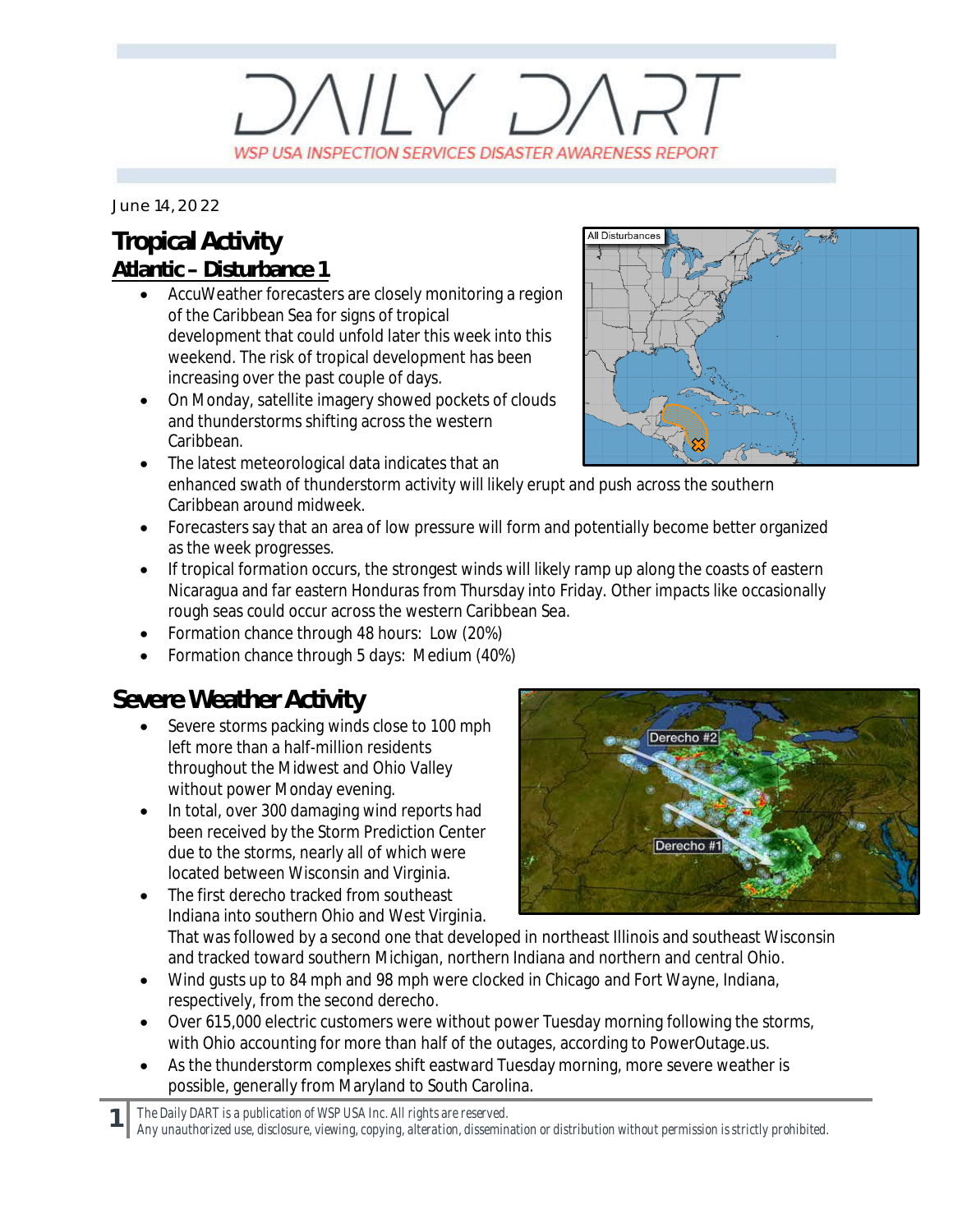## $V/Y$   $D/$ WSP USA INSPECTION SERVICES DISASTER AWARENESS REPORT

*June 14, 2022*

#### **Flood Activity Montana – Yellowstone Park**

- A torrent of rain combined with a rapidly melting snowpack caused a deluge of flooding that forced the evacuation of some parts of Yellowstone National Park, cutting off electricity and forcing park officials to close all entrances indefinitely, just as the summer tourist season was ramping up.
- While numerous homes and other structures were destroyed, there were no immediate reports of injuries. Yellowstone officials said they were assessing



damage from the storms, which washed away bridges, caused mudslides and left small cities isolated, forcing evacuations by boat and helicopter.

- · Some of the worst damage happened in the northern part of the park and Yellowstone's gateway communities in southern Montana.
- The flooding cut off road access to Gardiner, Montana, a town of about 900 people near the confluence of the Yellowstone and Gardner rivers, just outside Yellowstone's busy North Entrance. Cooke City was also isolated by floodwaters and evacuations were also issued for residents in Livingston.
- Evacuations and rescues were ongoing, and officials urged people who were in a safe place to stay put overnight.
- · The Yellowstone River at Corwin Springs crested at 13.88 feet Monday, higher than the previous record of 11.5 feet set in 1918, according to the National Weather Service.

| Pending Individual Assistance Declaration Request |                                                                       |                   |                             |                                     |
|---------------------------------------------------|-----------------------------------------------------------------------|-------------------|-----------------------------|-------------------------------------|
| <b>State</b>                                      | Event                                                                 | Date<br>Submitted | Approved/Denied<br>/Pending | Number of<br><b>Counties/Tribes</b> |
| <b>MS</b>                                         | Severe Storms, Straight-Line Winds &<br>Tornadoes<br>March 22, 2022   | 4/28/2022         | Pending                     | 4 Counties                          |
| <b>MS</b>                                         | Severe Storms, Straight-Line Winds &<br>Tornadoes<br>March 30, 2022   | 4/29/2022         | Pending                     | 8 Counties                          |
| <b>TN</b>                                         | Wildfire, Straight-Line Winds & Tornadoes<br>March 30 - April 5, 2022 | 5/27/2022         | Pending                     | 1 County                            |
| <b>WV</b>                                         | Severe Storms & Flooding<br>May 6-7, 2022                             | 6/3/2022          | Pending                     | 2 Counties                          |
| MI                                                | Tornado<br>May 20, 2022                                               | 6/8/2022          | Pending                     | 1 County                            |

Pending Individual Assistance Declaration Request

*The Daily DART is a publication of WSP USA Inc. All rights are reserved.*

**2**

*Any unauthorized use, disclosure, viewing, copying, alteration, dissemination or distribution without permission is strictly prohibited.*